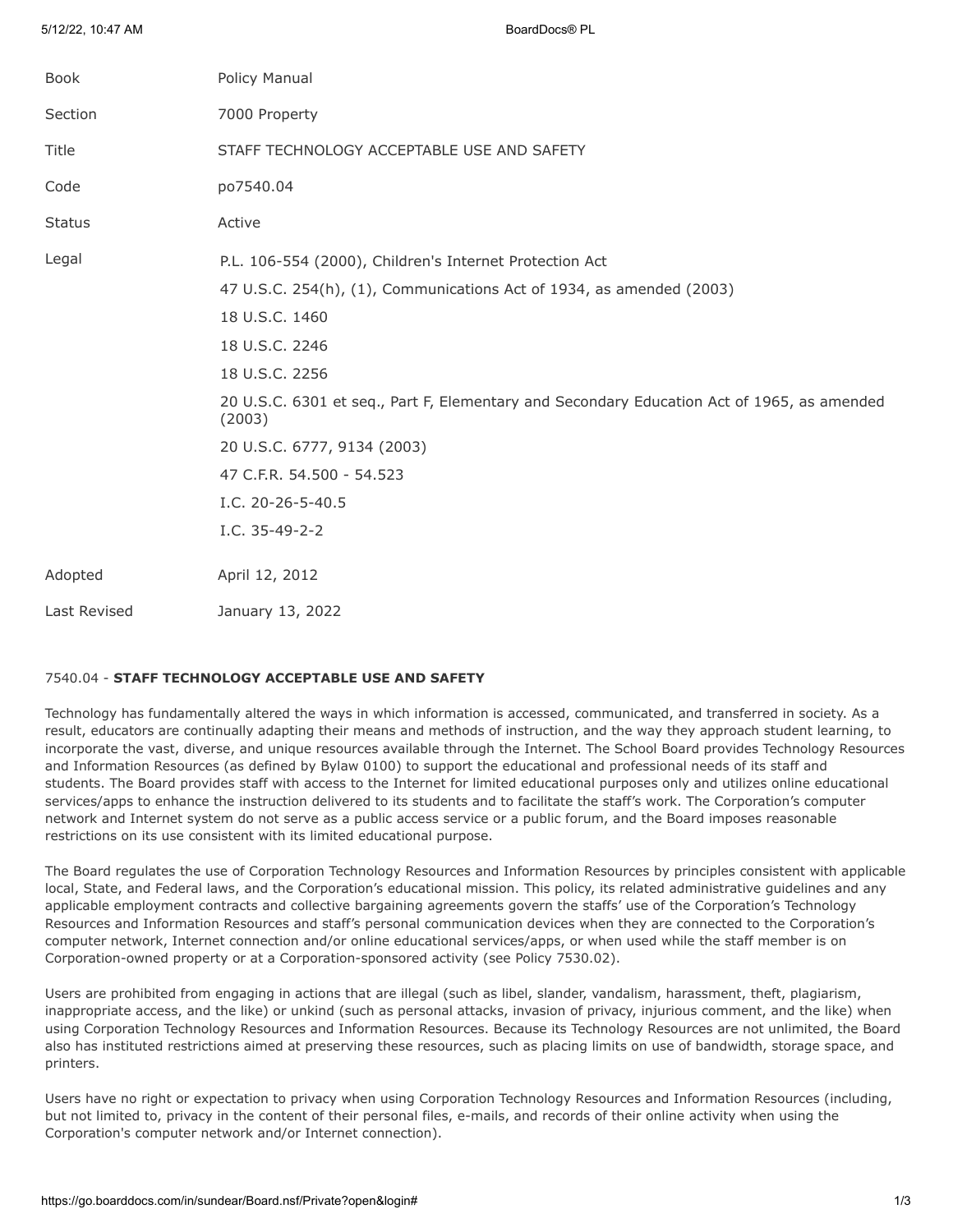## 5/12/22, 10:47 AM BoardDocs® PL

Staff members are expected to utilize Corporation Technology Resources and Information Resources to promote educational excellence in our schools by providing students with the opportunity to develop the resource sharing, innovation, and communication skills and tools that are essential to both life and work. The Board encourages the faculty to develop the appropriate skills necessary to effectively access, analyze, evaluate, and utilize these resources in enriching educational activities. The instructional use of the Internet and online educational services will be guided by Board Policy 2520 – Selection of Instructional Materials and Equipment.

The Internet is a global information and communication network that provides students and staff with access to up-to-date, highly relevant information that will enhance their learning and the education process. Further, Corporation Technology Resources provide students and staff with the opportunity to communicate with other people from throughout the world. Access to such an incredible quantity of information and resources brings with it, however, certain unique challenges and responsibilities.

The Corporation may not be able to limit access technologically through its Technology Resources to only those services and resources that have been authorized for the purpose of instruction, study and research related to the curriculum. Unlike in the past, when educators and community members had the opportunity to review and screen materials to assess their appropriateness for supporting and enriching the curriculum according to adopted guidelines and reasonable selection criteria (taking into account the varied instructional needs, learning styles, abilities, and developmental levels of the students who would be exposed to them), access to the Internet, because it serves as a gateway to any publicly available file server in the world, opens classrooms and students to electronic information resources which may not have been screened by educators for use by students of various ages.

The Board prohibits the sending, receiving, viewing, or downloading of materials that are harmful to minors on computers and other technology-related devices owned or leased by the Corporation or connected to the Corporation's computer network.

Pursuant to Federal law, the Corporation has implemented technology protection measures that protect against (e.g., filter or block) access to visual displays/depictions/materials that are obscene, constitute child pornography, and/or are harmful to minors, as defined by the Children's Internet Protection Act or I.C. 35-49-2-2. At the discretion of the Board or Superintendent, the technology protection measures may be configured to protect against access to other material considered inappropriate for students to access. The Board also utilizes software and/or hardware to monitor online activity of students to restrict access to child pornography and other material that is obscene, objectionable, inappropriate and/or harmful to minors. The technology protection measures may not be disabled at any time that students may be using Corporation Technology Resources if such disabling will cease to protect against access to materials that are prohibited under the Children's Internet Protection Act. Any staff member who attempts to disable the technology protection measures without express written consent of an appropriate administrator will be subject to disciplinary action, up to and including termination.

The Superintendent may temporarily or permanently unblock access to websites or online educational services/apps containing appropriate material, if access to such sites has been blocked inappropriately by the technology protection measures. The determination of whether material is appropriate or inappropriate shall be based on the content of the material and the intended use of the material, not on the protection actions of the technology protection measures. The Superintendent may also disable the technology protection measures to enable access for bona fide research or other lawful purposes.

Staff members will participate in professional development programs in accordance with the provisions of law and this policy. Training shall include:

- A. the safety and security of students while using e-mail, chat rooms, social media, and other forms of direct electronic communications;
- B. the inherent danger of students disclosing personally identifiable information online;
- C. the consequences of unauthorized access (e.g., "hacking", "harvesting", "digital piracy", "data mining", etc.), cyberbullying and other unlawful or inappropriate activities by students online; and
- D. unauthorized disclosure, use, and dissemination of personally identifiable information regarding minors.

Furthermore, staff members shall provide instruction for their students regarding the appropriate use of technology and online safety and security and specified above, and staff members will monitor students' online activities while at school.

Monitoring may include, but is not necessarily limited to, visual observations of online activities during class sessions; or use of specific monitoring tools to review browser history and network, server, and computer logs.

The disclosure of personally identifiable information about students online is prohibited.

Building principals are responsible for providing training so that users under their supervision are knowledgeable about this policy and its accompanying guidelines. The Board expects that staff members will provide guidance and instruction to students in the appropriate use of the Corporation Technology Resources. All users of Corporation Technology Resources are required to sign a written agreement to abide by the terms and conditions of this policy and its accompanying guidelines.